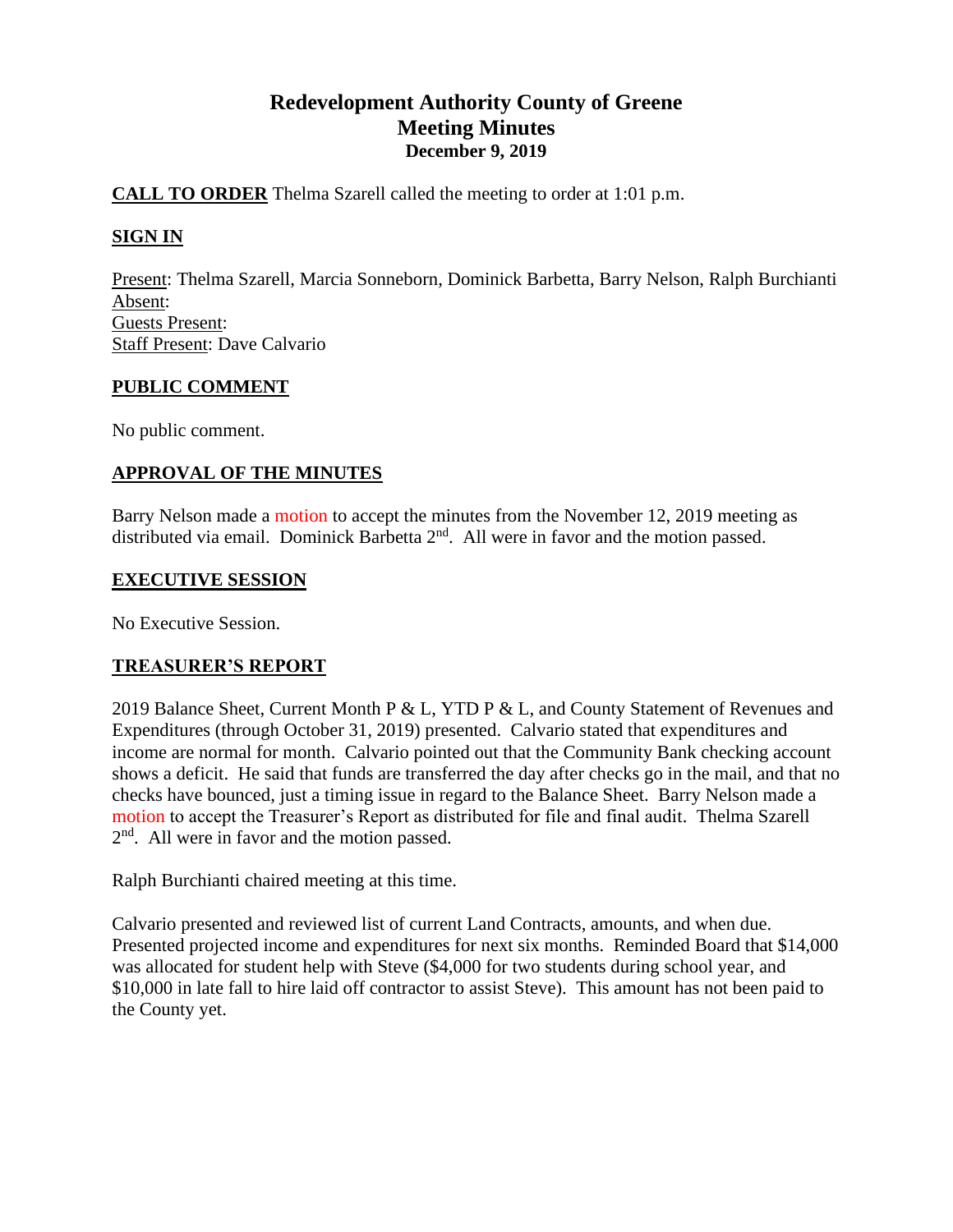### **OLD BUSINESS**

#### **Properties for Sale**

Floral Shop (listed with Rick Kalsey) for \$89,000. No interest. Ralph Burchianti believes price too high and should be lowered. Calvario will enter into conversations with Commissioners regarding this property early in 2020.

126 A Street, Clarksville (Teagarden Homes/GI Town), \$67,500 listed with realtor. Has been shown a few times.

#### **Nazer St. Remediation and Stabilization Update**

Greene County Habitat for Humanity \$75,000 PHARE Grant (original grant to Habitat was for \$150,000). Construction to build one home on E. Franklin St, Waynesburg. Final payment has been made to Habitat. According to Keith Davin from Habitat, family still has some sweat equity hours to complete before moving into home. Family of six purchasing home.

\$75,000 from the original grant of \$150,000 was modified and reallocated to Clarksville (Pitt Gas) and being used to rehab 122  $2<sup>nd</sup>$  St, and to purchase 124 and 215  $2<sup>nd</sup>$  St. Over \$53,100 has been spent thus far to rehab 122, and purchase 124 and 215 in Pitt Gas. Steve is rehabbing 122.

#### **Land Bank Law**

SB 667 Land Bank law. Commissioners will decide next year whether to form Land Bank and enact ordinance.

#### **NEW BUSINESS**

- 1. Offer from Patrick G. Knight to purchase blighted home and two lots at 117 Elm St, Jefferson reviewed. RDA has spent \$3,100 on project and has built two homes within feet of this blighted property. After discussion, Barry Nelson made a motion to counter offer at \$4,500, and that the home and lots must be cleaned up by April 1, 2020. Dominick Barbetta  $2<sup>nd</sup>$ . All were in favor and the motion passed.
- 2. 2019 PAHRE grant application for \$720,000 to complete Rogersville Development was submitted. Plan is to build one duplex on Third St and two single family homes on Plum Alley.
- 3. Land Contracts on 1880 Jefferson Rd (Victoria Murray), and 127 School St (Melissa Beabout/Framelli) past due. Murray said her dad's estate should be settled in early 2020 and she will either pay off the balance due to RDA or put a large amount down and get a loan for the balance.

Melissa Beabout/Framelli must be paid in full by December 31, 2019 or vacate property. She has a balance due from October, November and December.

4. Reviewed Blueprints summary and recommendation of family under Land Contract for 133 Bowlby St, Waynesburg. No action needed at this time since Land Contract is not due until March 1, 2020.